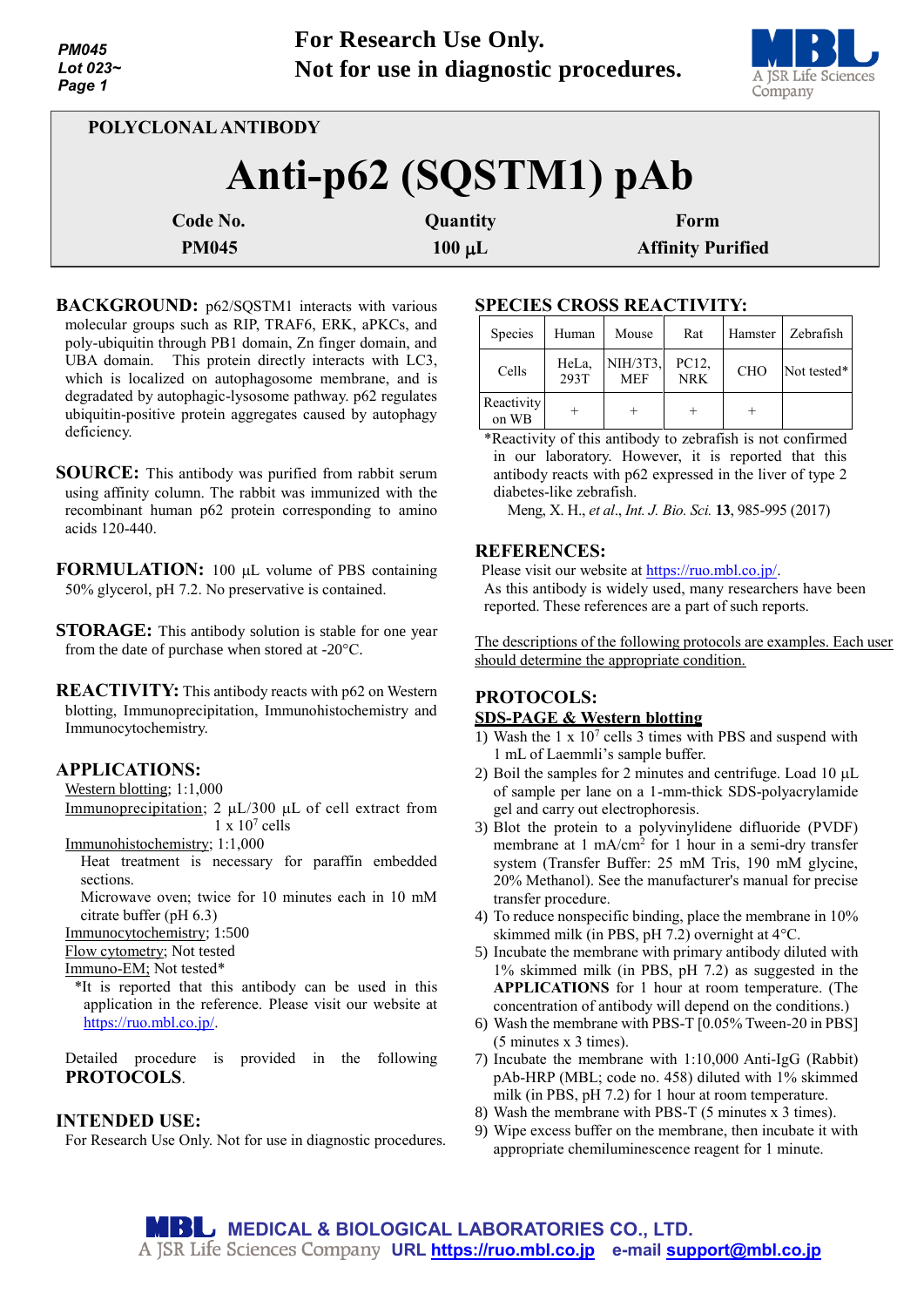*PM045 Lot 023~ Page 2*

- 10) Remove extra reagent from the membrane by dabbing with paper towel, and seal it in plastic wrap.
- 11) Expose to an X-ray film in a dark room for 3 minutes.
- 12) Develop the film as usual. The condition for exposure and development may vary.

(Positive controls for Western blotting; 293T, HeLa, NIH/3T3, MEF, PC12, NRK and CHO)



Western blotting analysis of p62 expression in HeLa (1), 293T (2), MEF (3), NIH/3T3 (4), PC12 (5) and CHO (6) using PM045.

#### **Immunoprecipitation**

- 1) Wash the cells 3 times with PBS and suspend with 10 volumes of cold Lysis buffer [10 mM Tris-HCl (pH 8.0), 500 mM NaCl, 0.1% NP-40] containing appropriate protease inhibitors. Incubate it at 4°C with rotating for 30 minutes, then sonicate briefly (up to 10 seconds).
- 2) Centrifuge the tube at 12,000 x g for 10 minutes at 4°C and transfer the supernatant to another tube.
- 3) Add primary antibody as suggested in the APPLICATIONS into 300 µL of the supernatant. Mix well and incubate with gentle agitation for 30-120 minutes at  $4^{\circ}$ C.
- 4) Add 20  $\mu$ L of 50% protein A agarose beads resuspended in the cold Lysis buffer. Mix well and incubate with gentle agitation for 60 minutes at 4°C.
- 5) Centrifuge the tube at 2,500 x g for 10 seconds and discard the supernatant.
- 6) Resuspend the beads with the cold Lysis buffer.
- 7) Centrifuge the tube at 2,500 x g for 10 seconds and discard the supernatant.
- 8) Repeat steps 6)-7) 3-5 times.
- 9) Resuspend the beads in 20  $\mu$ L of Laemmli's sample buffer, boil for 3-5 minutes, and centrifuge for 5 minutes. Use 10 L/lane for the SDS-PAGE analysis. (See **SDS-PAGE & Western blotting**.)

(Positive controls for Immunoprecipitation; HeLa and MEF)



*Immunoprecipitation of p62 from HeLa (1, 2) and MEF (3, 4) with PM045 (2, 4) or normal rabbit IgG (1, 3). After immunoprecipitated with the antibody, immunocomplex was resolved on SDS-PAGE and immunoblotted with PM045.* 

## **Immunohistochemical staining for paraffin-embedded sections**

- 1) Deparaffinize the sections with Xylene 3 times for 3-5 minutes each.
- 2) Wash the slides with Ethanol 3 times for 3-5 minutes each.
- 3) Wash the slides with PBS 3 times for 3-5 minutes each.
- 4) Heat treatment
	- Heat treatment by Microwave:

Place the slides put on staining basket in 500 mL beaker with 500 mL of 10 mM citrate buffer (pH 6.3). Cover the beaker with plastic wrap, then process the slides twice for 10 minutes each at 500 W with microwave oven. Let the slides cool down in the beaker at room temperature for about 40 minutes.

- 5) Remove the slides from the citrate buffer and cover each section with  $3\%$  H<sub>2</sub>O<sub>2</sub> for 10 minutes at room temperature to block endogenous peroxidase activity. Wash 3 times in PBS for 5 minutes each.
- 6) Remove the slides from PBS, wipe gently around each section and cover tissues with blocking buffer (20 mM HEPES, 1% BSA, 135 mM NaCl) for 5 minutes to block non-specific staining. Do not wash.
- 7) Tip off the blocking buffer, wipe gently around each section and cover tissues with primary antibody diluted with blocking buffer as suggested in the **APPLICATIONS**.
- 8) Incubate the sections for 1 hour at room temperature.
- 9) Wash the slides 3 times in PBS for 5 minutes each.
- 10) Wipe gently around each section and cover tissues with ENVISION+Dual Link (DAKO; code no. K4063). Incubate for 15 minutes at room temperature. Wash as in step 9).
- 11) Visualize by reacting for 5 minutes with DAB substrate solution (DAKO; code no. K3465). \*DAB is a suspect carcinogen and must be handled with care. Always wear gloves.
- 12) Wash the slides in water for 5 minutes.